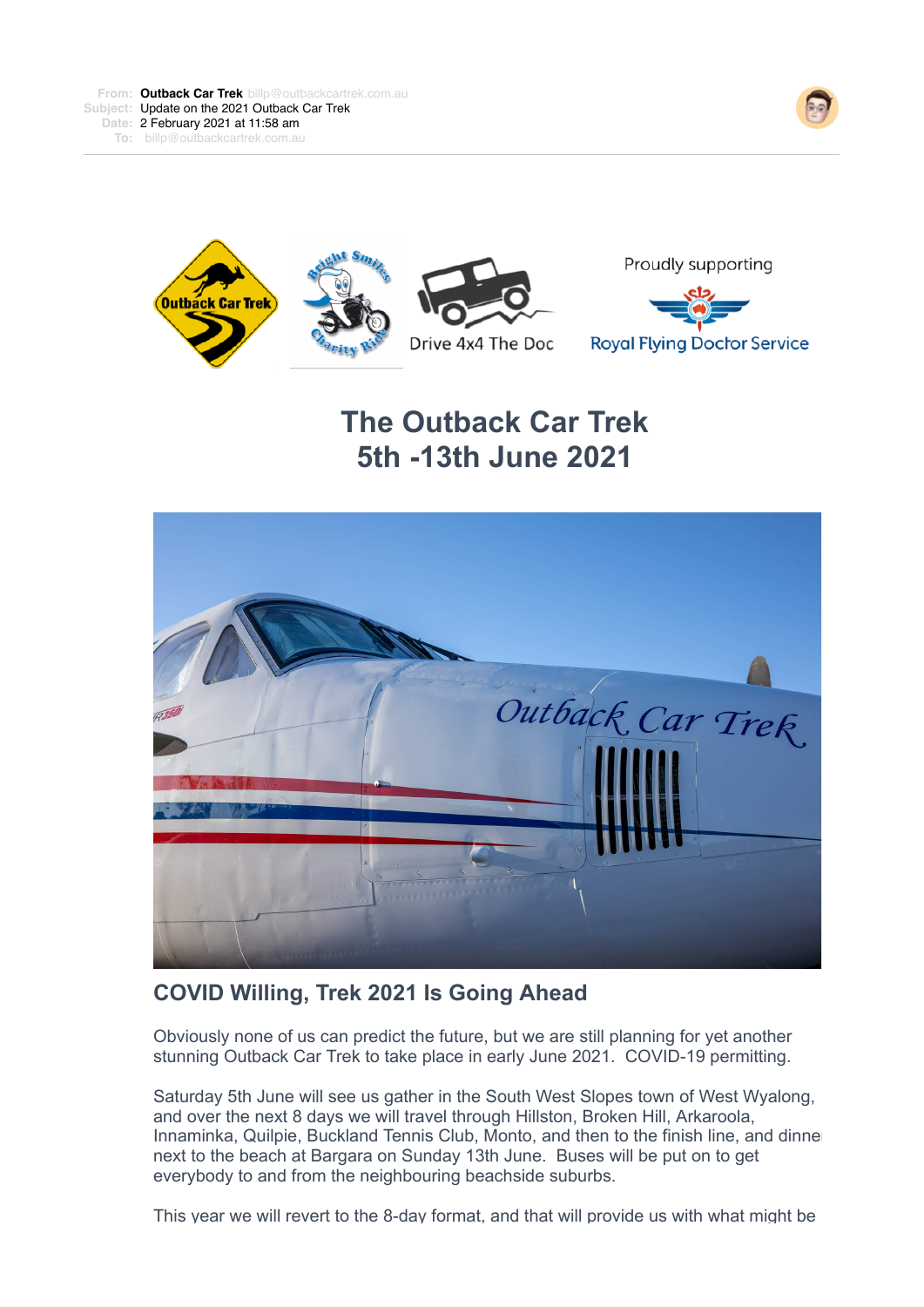This year we will revert to the 8-day format, and that will provide us with what might be our last opportuntity to travel the Strzelecki Track before the SA Government bituminise it.

There are still quite a few variables and unknowns to be overcome, mainly in the area c catering, but these issues will all be addressed on our next survey later in February.

If you entered the 2020 cancelled Trek, all of your money, donations, etc. have been rolled over to the 2021 event, but YOU WILL STILL HAVE TO ENTER THE 2021 TREK.

Be aware that if we are forced to restrict numbers for health & safety reasons, cars will be accepted on a first come basis into the 2021 Trek.

The health and safety of our participants, and the communities we travel through, are our primary concern, so we will keep a constant watch on the Coronavirus situation, and keep you informed appropriately.

## **We Are Changing Vehicle Eligibility Rules**

As advised in the last newsletter, we are changing the vehicle eligibilty rules. We will now consider accepting vehicles that are more than 30 years old on the 1st January of the Trek year. BUT - this will be subject to written confirmation from the Trek office.

Simply put, there will be some vehicles that we don't want on the Trek, principally due to their design and mechanical compexity, or perhaps in our view they do not meet the values of the event. Don't go buying or building a car unless you get it in writing that it i acceptable.

#### **Crew Looking For A Car To Join**

I have had a couple of enquiries from people looking to join a car for the 2021 Trek. Please let me know if you are looking for a crew member and I will put you in contact.

#### **Web Based Fund Raising**

The EveryDayHero website has closed down, and the RFDS has appointed a new Community Fundraising Coordinator who will help Trekkers create their own fund raising web page. Please email Xan Hardman at Xan.Hardman@rfdsse.org.au and she will get you set up with your page.

## **Donations And Costs**

As mentioned above, all money paid last year has been rolled across to the 2021 Trek. At this stage we are still unsure of the disbursements fee for the event, primarily due to the shift in costs forced upon caterers and community groups by COVID-19. We hope  $t$ get the costs nailed at the end of our next survey later this month, and we will let everybody know at that time.

The minimum donation per car has been kept at \$7,500 for 2021.

## **Cars (And Bits of Cars) For Sale**

There has been a bit of movement in this area, and most cars that I was aware of have been snapped up. If you have a car you are trying to sell let me know.

There is one car in particular that has just hit the market after an extensive rebuild - the 1934 Chrysler DeSoto Airflow. Cathay Pacific Engineering Manager Peter Dooley has